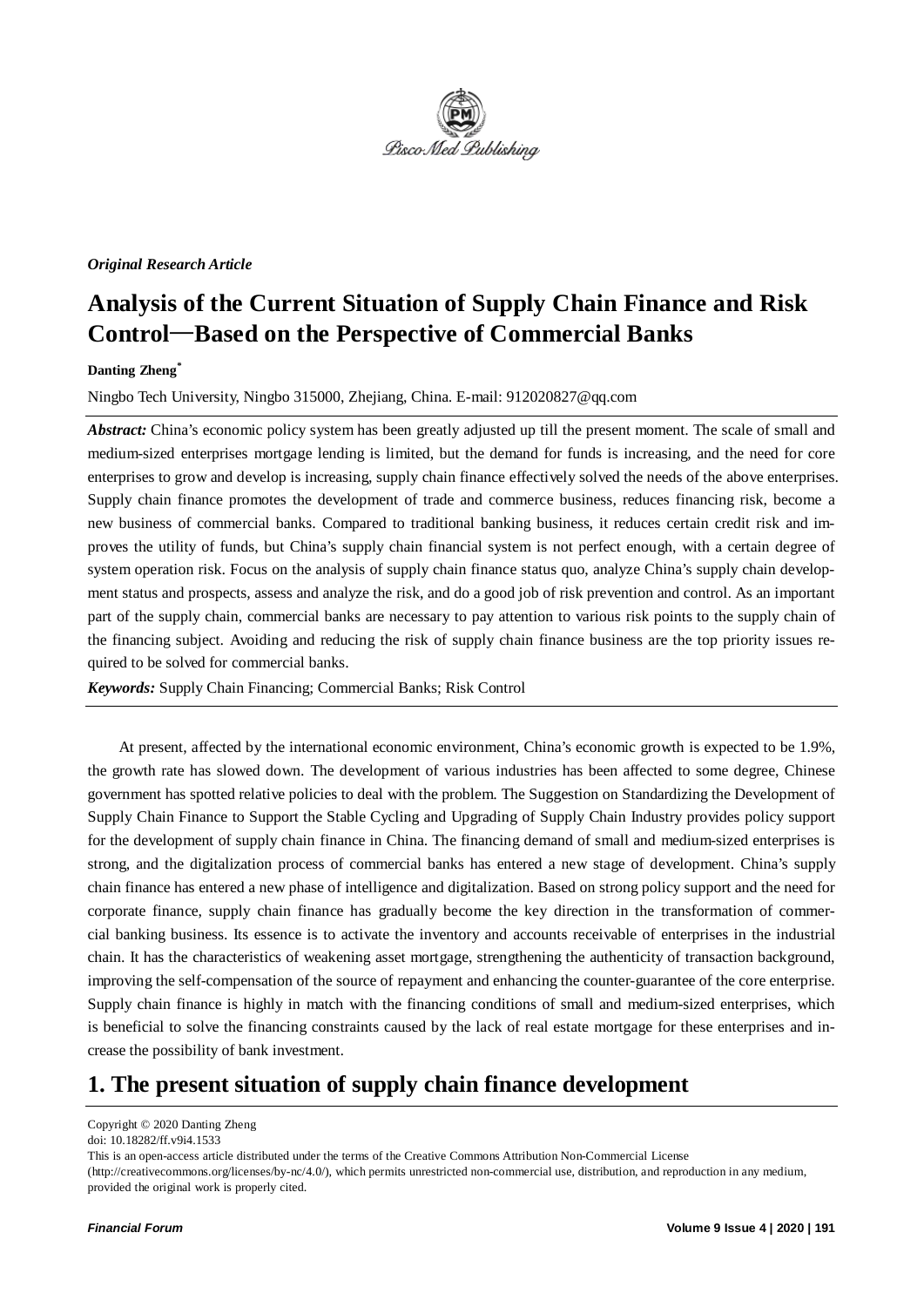#### **1.1 Supply chain finance business**

Currently, "Supply chain finance mainly includes accounts receivable financing model, inventory pledge financing model and advance payment financing model"<sup>[1]</sup>. Based on these models, a variety of deformed financing models are extended.

#### **1.2 The current situation and prospect of supply chain finance**

Supply chain finance is in the initial stage of development in China, but it is developing rapidly because of the advantages like convenient payment mechanism, high financing efficiency and good risk control. However, supply chain finance presents an unbalanced development trend in China, which has significant regional differences. High-income regions are highly affected by supply chain finance while compared to low-income regions. Due to the economic situation and the deterioration of the business environment, commercial banks shrink the credit cycle. But supply chain finance shows an upward trend, which indicates the characteristics of strong financing demand for small and medium-sized enterprises, and the trend of supply chain business has gradually become the main business of commercial banks. Due to the maturity of cloud computing, big data and internet technology, the development of online supply chain finance will accelerate<sup>[2]</sup>.

### **2. The supply chain finance risk of commercial banks**

#### **2.1 Operational risks of supply chain finance**

#### Personnel Factors

The significant economic losses resulted from the unprofessional or moral risk factors of the operators during operation will have different degrees of impact on supply chain finance. At present, there is a shortage of professionals who are eligible to carry out supply chain in commercial banks, the professional system learning is lacking, and the business proficiency in low level<sup>[3]</sup>. Managers do not have the capability to prevent high risks and cannot take effective measure to control risks.

#### Process factors

With complex operating model and various process, supply chain finance also involves numerous participants. Imperfect process design and insufficient execution can be risky. A complete and systematic supply chain operation process is supposed to run through the whole process of pre-credit investigation approval, loan appropriation and post-loan supervision, but China does not have a complete and effective supply chain operation process<sup>[4]</sup>. The reasons are as following, the majority commercial banks only use the electronic platform of supply chain finance, follow the traditional credit business process and framework. The supporting risk control system and technology for the supply chain finance business cannot satisfy the rapid development of business demand<sup>[5]</sup>. There is poor match among different industrial chains, and there is no operational process design that matches the industry chain. Creating a systematic, complete and reasonable internal operational guidelines, building process specifications and risk management organizational structure are urgent actions needed to be executed.

#### **2.2 Credit risk of supply chain finance**

Supply chain finance business is based on trade in goods and services, the cash flow from trading activities is used as a source of repayment of credit funds, which means the authenticity of the transaction in trade, the fairness of the price and the stability of the value of the subject will affect the credit risk of business. In the actual business, there are collusions between the core enterprises and the suppliers. They acquire bank credit funds by fabricating trade background, excessively exaggerating transaction prices or extending the length of payment cycles, which lead to the misappropriation of credit funds. Internal and external fraud happens.

#### **2.3 Industry risks in supply chain finance**

Since there are many main participants in supply chain finance, avoiding the credit risk of individual enterprises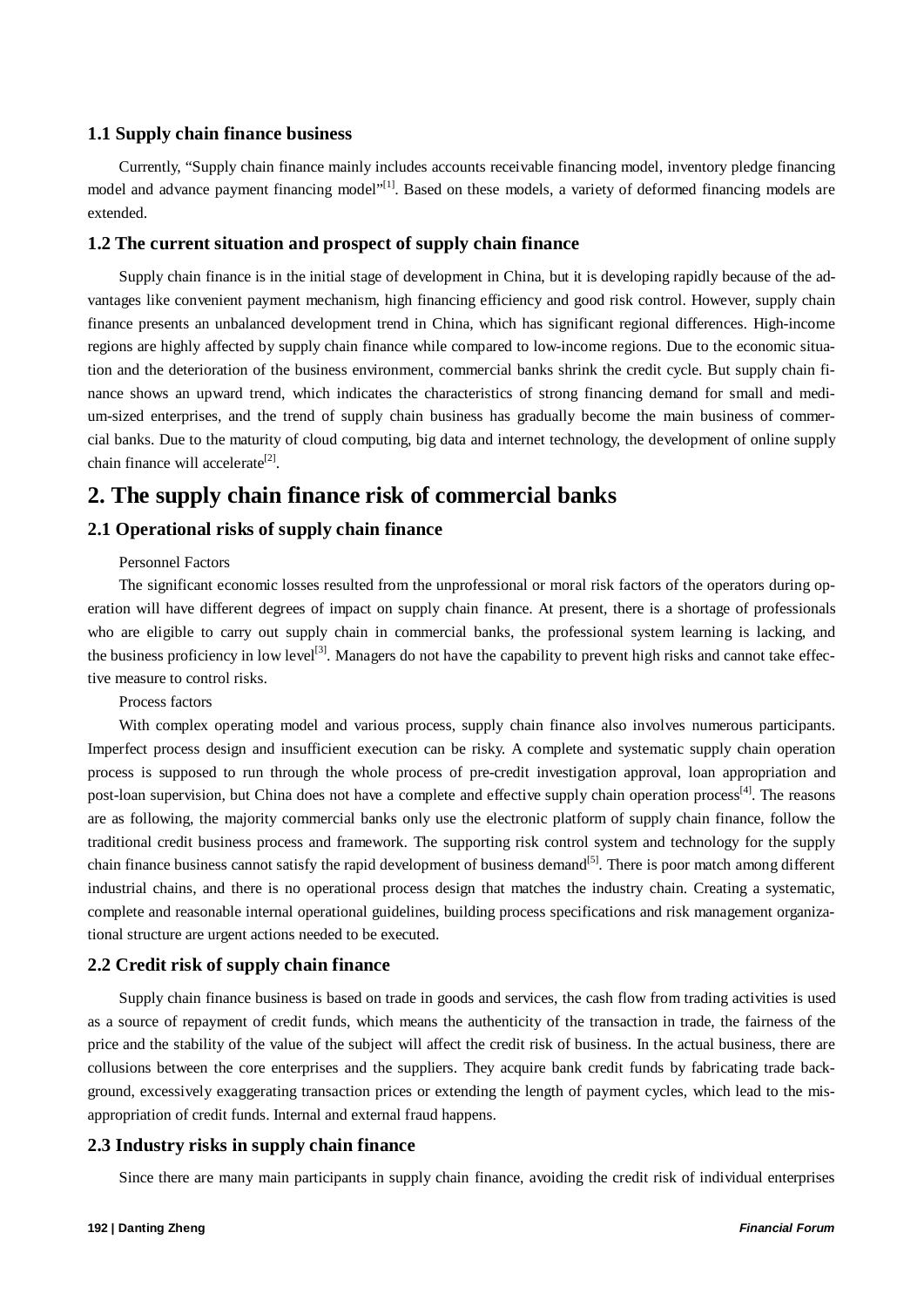magnifies the market risk brought by cyclical fluctuations in the whole industry<sup>[6]</sup>. When the industry is in a down trend, enterprises in the industry will generally experience higher asset-liability ratio, reduced operating cash inflows and increased debt pressure, and the short-term pressure of each individual enterprise is multiplied by the transmission of the supply chain, which ultimately leads to a chain reaction throughout the supply chain and bring risk to all industries. In addition, the scope of supply chain finance is still in traditional industries. Among the industries that are benefited by supply chain finance business, logistics accounts for a larger proportion, traditional industries like agriculture and environmental protection are not involved deeply in the service of supply chain finance, and banks do not have professional customized services for these industries.

### **3. Effective strategy to control financial risks in the supply chain**

### **3.1 Practitioners are required to improve their professionalism and capabilities of risk prevention**

Compared to traditional credit business, the supply chain finance service provided by commercial banks has more special features. Managers should think comprehensively from multiple perspectives<sup>[7]</sup>. Managers should establish the cognition of systemic analysis and overall control, have the ability to prevent high risk, the ability to judge the reasonableness of financing demand and the ability to determine the legality of documentation business, think from macro perspective, and use efficient information to implement supply chain financial management methods and improve risk control.

#### **3.2 Establish and improve risk control system**

The risk management of supply chain finance business should focus on the establishment of a comprehensive risk management control system. Different from traditional banking business, it is able to satisfy the increasing supply chain financial business demand by setting up a separate risk management department and rebuilding risk management mechanism[8]. In terms of credit risk management, risk control tools, models and concepts should be innovated. Optimize the supply chain financial credit risk management system and set up differentiated risk classification management methods for different types of asset business, in order to match the characteristics of the development of business. By designing scientific and effective comprehensive early warning system for risk of supply chain finance and cooperating with multiple participants, implementing compressive risk control can be achieved. Take full advantage of the internet, artificial intelligence, cloud computing and other high technologies to strengthen the integration of information and technology, increase the information interconnection and audit of enterprises.

#### **3.3 Focus on industry segmentation, improve business model.**

Commercial banks should carry out professional analysis of industry characteristics and cooperate with ERPf service enterprises. Commercial banks classify products, form differentiated combinations, and identify risks in all aspects. Establish a more complete full range of industry service system, develop professional customized services in non-traditional industries. In addition, since there are many participants in supply chain finance, commercial banks need to develop improved supply chain financial audit access conditions, do research on industry, core enterprises, upstream and downstream enterprises and other subjects, establish access audit standards, improve the capability of risk prevention of supply chain operations and reduce risk of industries.

#### **3.4 Improve information sharing mechanism**

The improvement of information sharing mechanism is mainly manifested in two points: First is the strengthening of information sharing mechanism between commercial banks and financial supervision and service platform. And the second is the strengthening cooperation among banks. Large banks have a wide distribution of branches, strong financial power. Their scope of services mainly concentrated in large and medium-sized enterprises. While small banks serve and small-sized enterprises, rely on the Internet operation. The differences in customer base between large banks and